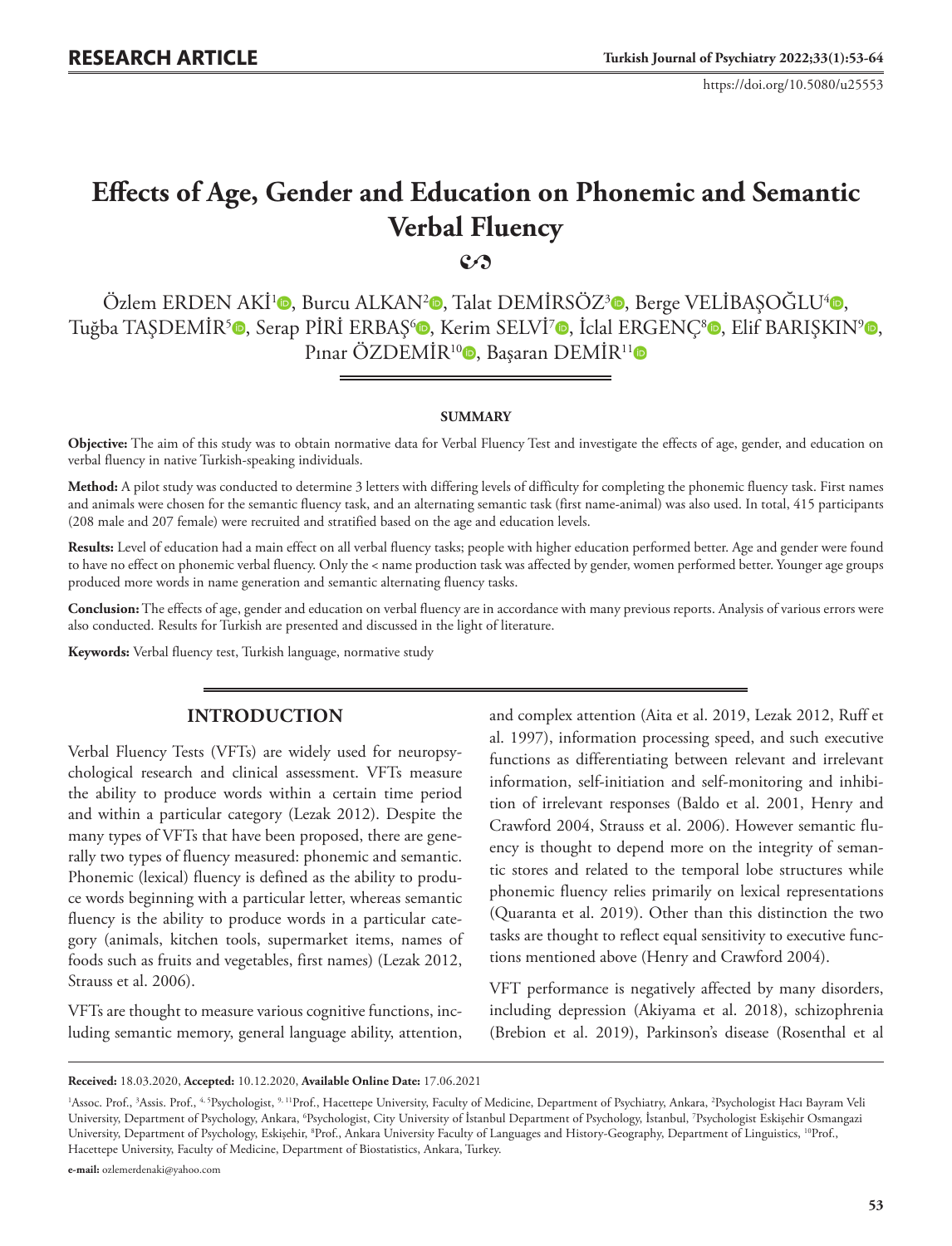2016), Alzheimer's disease (St-Hilaire et al. 2016), and mild cognitive impairment (McDonnell et al. 2019). VFTs are reported to be helpful in the early diagnosis of the neurodegenerative disorders by showing the deterioration of semantic memory and the executive functions in the early phase of these disorders (McDonnell et al. 2019).

Demographic factors, such as age, level of education, and gender are also found to affect VFT performance. Generally, level of education and age are reported to substantially influence various fluency tasks, whereas reports on the effect of gender are less consistent. Level of education was reported to have a strong effect on verbal fluency by many researchers (Kosmidis et al. 2004, Loonstra et al. 2001, Ratcliff et al. 1998, Tombaugh et al. 1999, Van der Elst et al. 2006). The effect of age varies; age was reported to affect phonemic fluency by some researchers (Auriacombe et al. 2001, Brickman et al. 2005, Loonstra et al. 2001, Tombaugh et al. 1999) while other researchers have reported no such effect (Bolla et al. 1990, Parkin and Java 1999). Similarly, some researchers reported that age significantly affects semantic fluency (Brickman et al. 2005, Gladsjo et al. 1999, Mathuranath et al. 2003), whereas others reported that it does not (Henry and Phillips 2006). Most research shows that gender has no effect on VFT performance (Benito-Cuadrado et al. 2002, Mathuranath et al. 2003, Tombaugh et al. 1999, Troyer 2000), but some studies reported that it has a variable effect on phonemic and semantic fluency tasks (Capitani et al. 1998, Nogueira et al. 2016).

To date, many studies have provided VFT norms for different languages (Aziz et al. 2017), ethnicities (Ardila and Moreno 2001, Kave 2005, Khalil 2010, Kosmidis et al. 2004, Lee et al. 2004, Pena-Casanova et al. 2009, Tallberg et al. 2008, Van der Elst et al. 2006), and demographics (Khalil 2010, Loonstra et al. 2010, Ratcliff et al. 1998, Tombaugh et al. 1999). English-language VFTs have used various letters, including F, A, and S; and C, F, L, or P, R, W letters as alternative lists to prevent repetition/ learning effect (Ruff et al. 1996, Sumerall et al. 1997, Tombaugh et al. 1999). In general, these letters were chosen according to the difficulty levels as defined by the number of words beginning with each letter. Different letters defined according to the difficulty levels have been used for VFTs in different languages (Ardilla and Moreno 2001, Khalil 2010, Kosmidis et al. 2004, Van der Elst 2006, Aziz et al. 2017), but sometimes the same letters used for English language also have been used (Tallberg et al. 2008). For the semantic verbal fluency task many different categories have been chosen, including animals, fruits, vehicles, kitchen tools etc. The most commonly studied words are animals (Tombaugh et al. 1999). Linguistic factors, like the length of the words, and also cultural factors as familiarity with the tasks affect semantic fluency performance (Kempler et al. 1998, Ardila and Moreno 2001). Norms for semantic categories in different languages and cultures have also been

published (Kave 2005, Khalil 2010, Kosmidis et al. 2004, Van der Elst 2006, Aziz et al. 2017). In Turkish language, Bingol et al. made a standardization study in 1994, and Tunçer made a dissertation thesis on the subject, but both studies were not published (Bingöl et al. 1994, Tunçer 2011).

Besides phonemic and semantic fluency tests, alternating fluency tests are reported to be more challenging on executive functions and cognitive flexibility, especially following the order and inhibition of the irrelevant responses are needed during these tests (Nogueria et al. 2016, Birn et al. 2010).

The verbal fluency literature emphasizes the importance of adapting VFTs to specific language and cultures before extensive use. VFTs are widely used tests that evaluate a broad network of cognitive functions including semantic memory, attention and executive tests, which is administered in a relatively short time and used in both clinical practice and research studies for supporting the diagnosis of neurodegenerative disorders and attention and hyperactivity disorders; adaptation to our language and norm study is important. The primary aim of the present study was to adapt VFTs-phonemic fluency (letters), semantic fluency (first names and animals), and semantic alternating fluency (alternating between first names and animals)-for use with native Turkish-speaking individuals, and to obtain normative data for age, gender, and level of education. Additional aims were to investigate the effects of age, gender, and level of education on verbal fluency performance and to create a list of alternate letters for testing phonemic fluency.

## **METHODS**

## **Participants**

This study has included 2 phases: a pilot study for determining the letters to be used in the phonemic fluency study and the main study for all the fluency tasks. Different samples were used for the 2 studies.

The main study included 415 voluntary participants (207 female and 208 male) aged 15-85 years. The participants were composed of the healthy relatives of the patients, social environment of the hospital personnel and other volunteers. Level of education (years) ranged between 5 and 22 years and at least a primary school graduation was the inclusion criterion. The level of education groups (5-8 years: primary and middle school, 9-11 years: high school, and ≥12 years: university) correspond to the cut-off points of the first, second, and third levels of the Turkish education system. All the participants were native Turkish speakers, and none received financial compensation for participating.

A detailed report, including demographic data, medical and psychiatric history, and the use of prescribed medications was obtained from each participant. Any person with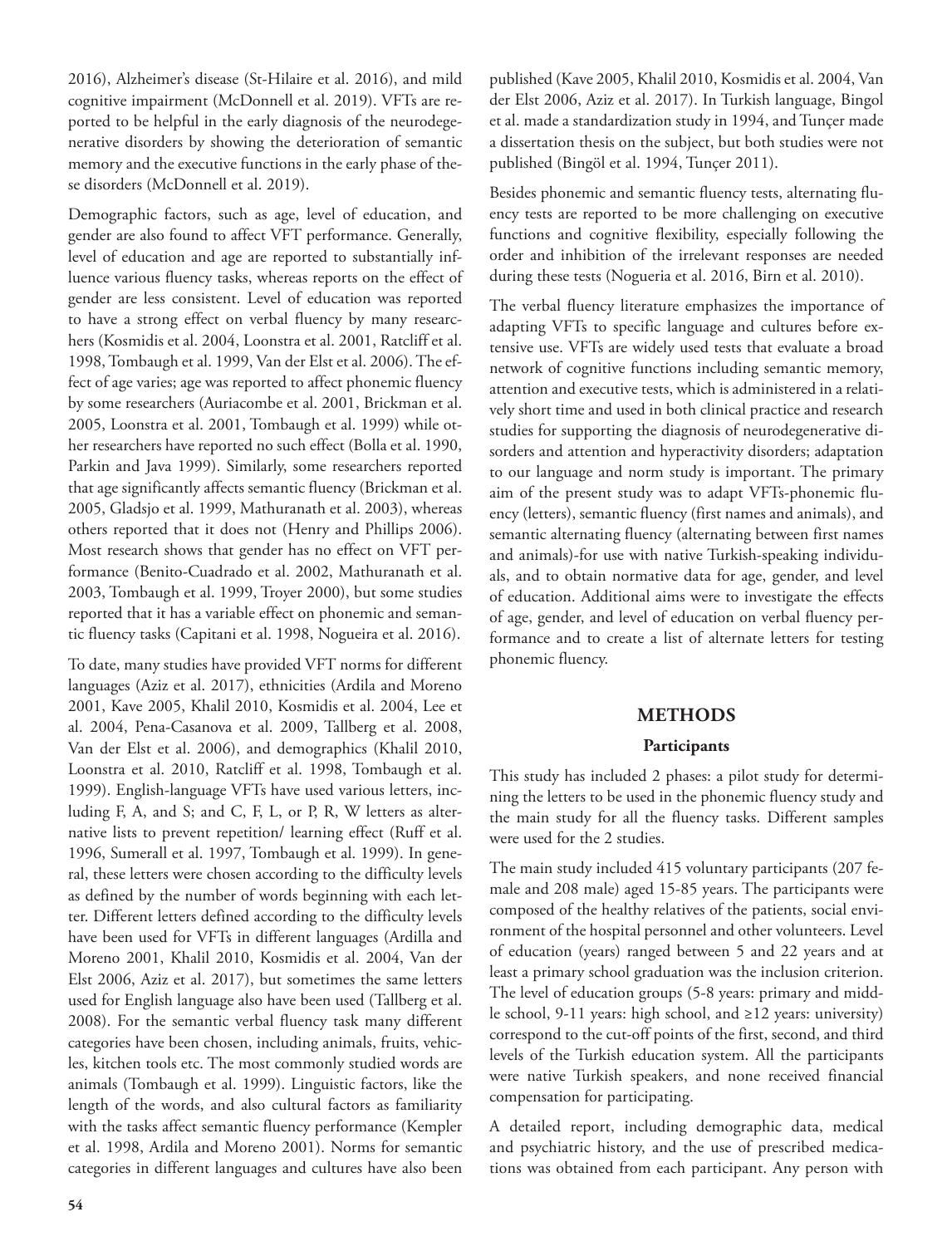a known psychiatric disorder (except a history of depression or anxiety disorders, completion of pharmacologic treatment ≥6 months earlier, and currently symptom free) or neurologic disease, history of head trauma, substance use or abuse, and current use of psychiatric medications were excluded from the study.

## **Tests and Procedure**

The study protocol was approved by the Hacettepe University Ethics Committee (No: HEK 12/105-17) and all the participants provided written informed consent. Phonemic and semantic verbal fluency tests were used to evaluate the verbal fluency in the study.

Phonemic Fluency: First a pilot study was conducted in collaboration with the Department of Linguistics of Ankara University to determine the letters to be used for the phonemic fluency task. The pilot study included 15 participants who were not in the main study.

Three levels of difficulty for phonemic fluency were defined in the pilot study based on the produced number of words beginning with each letter. The less the number of the words beginning with a letter, it means the more difficult to produce words with that letter. The aim of the pilot study was to determine 3 letters with an increasing level of difficulty based on the estimated number of words beginning with each letter and also to develop a substitute letter list for every level.

The Word Frequency Dictionary of Written Turkish (Göz 2003) was used to determine the number of words that could be produced using each letter. For this purpose, the contents of the dictionary were transferred to an Excel file and the number of words beginning with each letter was calculated. All the letters were divided into 3 groups based on the frequency of words beginning with each letter: the most frequent, second most frequent, and least frequent. In the Turkish language there are 2 types of vowels: *a, o, u*, and ı (back vowels) and *e, ö, ü,* and *i* (front vowels). From these only *a* and *e* were included in the study, as most Turks cannot discriminate between other vowels (like o and ö, u and ü use instead of each other) and could switch to a categorically wrong word. Similarly, *c* and *ç,* and *m* and *n* were excluded from the letter list to prevent possible confusion.

Each participant in the pilot study was asked to produce as many words as possible with each letter of the alphabet except the above mentioned vowels and letters within 1 minute. The 3 letter groups were determined based on the number of words they produced. These letters were compared with the data in the *Word Frequency Dictionary of Written Turkish,* and the letters discordant on the verbal and written words produced were excluded from the study. The letters determined and related findings are presented in the results section.

The phonemic fluency tests were administered first, and a standard instruction was used for each participant. The beginning part of the instruction is as follows: "I will give you a letter and one minute time. In this time, I would like you to say as many words as you can starting with this particular letter. But these words cannot be first names, city and country names, and numbers".

Instructions for the phonemic tasks used in the present study differs in some ways from those used by numerous other studies. The term "proper names" was not used in the instruction, in consideration that many participants, especially those with a low level of education, might not have understood the term and instead explaining generally what "proper name" means was preferred: "the words you produce cannot be first names, country or city names, and numbers". In Turkish language agglutination is used extensively to produce new words from root words, verbs, and nouns. Many Turkish words are produced via application of derivative suffixes to a core set of vocabulary. We did not warn the participants about production of words using suffixes. The rationale was that this would be time consuming and, more importantly, could result in unnecessary attention to warnings and interfere with the production of words due to inhibition. Thus, an instruction that is overly verbose and complex was avoided in this study.

**Semantic Fluency:** Semantic fluency was tested using 3 subtests: production of a list of first names (NAMES) within 1 minute, a list of animals (ANIMALS) within 1 minute, and production of a list alternating between NAMES and ANIMALS (semantic alternating fluency (ALTERNATION) within 1 minute. ALTERNATION task performance is thought to reflect a different/more difficult skill, including complex attention, inhibition of impulses, switching between categories, and tracking. In order to prevent the sequencing effect, the letters of phonemic task were administered in a counterbalanced order. After the completion of phonemic task, semantic tasks were administered in different orders for each participant, and alternation task was always administered after the semantic tasks. All the test materials were administered face to face to the participants during a session at their home or in the researcher's office.

**Evaluation of The Performance and Scoring:** Every word produced according to the instructions was scored as 1 point. Some geographic names such as the names of a lake or mountain, and brand names used like a common name (selpak) in our language were accepted as correct and scored.

In this study error types in the word production were also analyzed by statistical methods. For scoring purposes, a new error type in phonemic category was defined: "production error", which is the production of a new word using a suffix, resulting in a very similar meaning to the main word. During calculation of the total number of words produced by each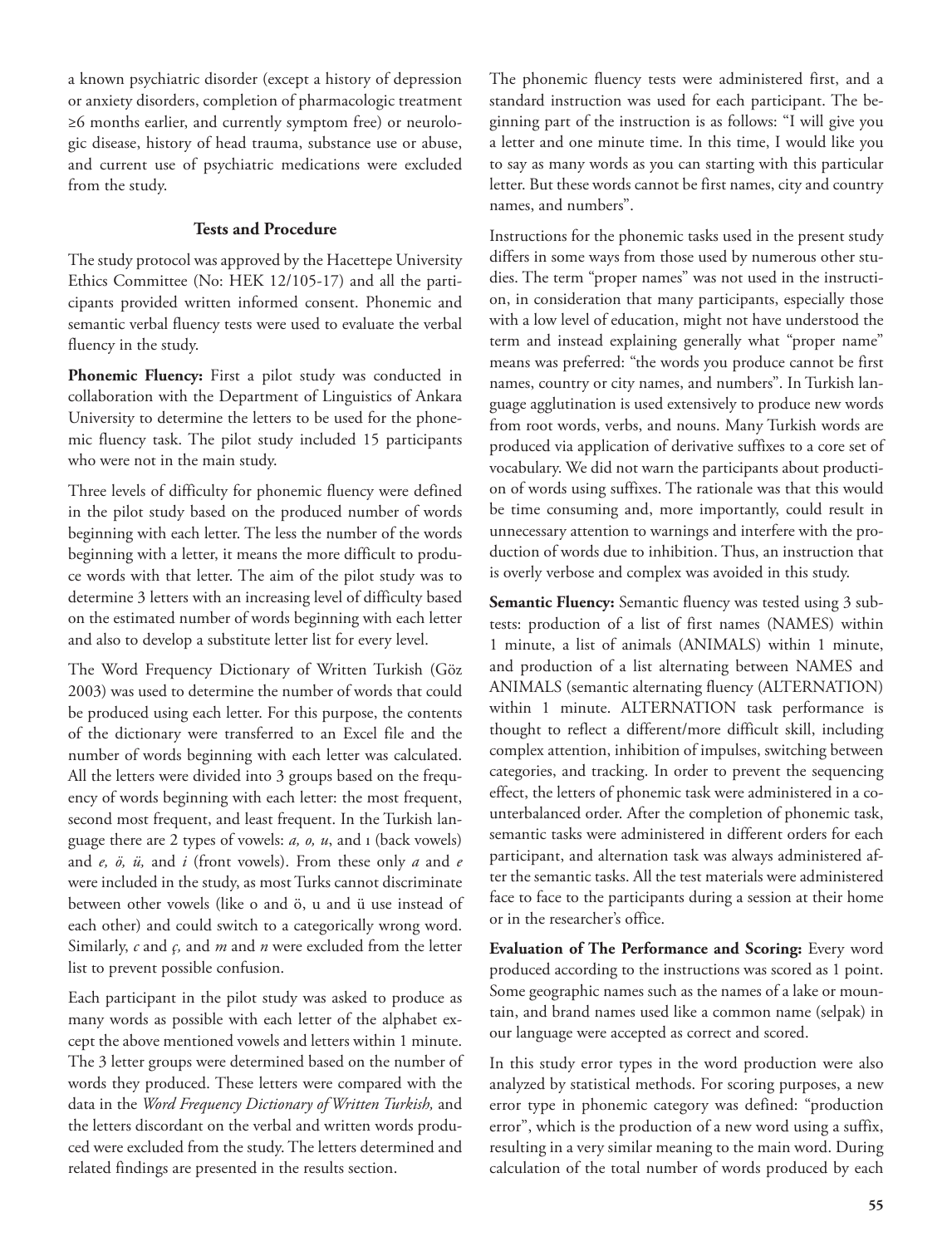participant those words with similar meanings (production errors) were not included in the scoring. For example, words produced with suffixes that conveyed a different meaning, such as *göz* (eye) and *gözlemek* (to observe), were accepted as valid, whereas *gözlük* (eye-glass) and *gözlüklü* (a person who wears eye-glasses) were not accepted as two distinct words; instead *gözlük* was accepted as a word production and *gözlüklü* was accepted as a production error. Other types of errors were also defined for all the fluency tasks, including repetition error (repeating the same word without acknowledging), perseveration error (repeating the word more than two times), category error (saying words mentioned in the instructions, such as first names, city, country names, and numbers, and use of other letters (for example Ş instead of *S*) in phonemic fluency; and saying words other than animals or first names in the semantic fluency task); and alternation error (saying ≥2 names or animals consecutively) in alternation fluency task.

As a result, the general criteria for scoring phonemic fluency was as follows: only correct answers were added to the total word production count. Repetition errors, category errors, and production errors were scored and analyzed separately. Words that sound the same but differ in meaning were accepted as valid (yüz-yüz-yüzme), as were slang words. For the semantic fluency task repetition and category errors were defined with exception of production error, and for ANIMALS supra-ordinations were not accepted if they followed or preceded a specific animal name (for example, if a participant said fish and later said salmon or vice versa, only salmon was accepted as a word production).

#### **Statistics**

SPSS v.16.0 for Windows was used for all analyses (SPSS, Inc., Chicago, IL, USA). Frequency distributions and homogeneity of variances were analyzed and analyses indicated that assumptions of parametric tests have been met. Normative data based on age, gender, and level of education are presented as descriptive statistics. The effect of age, gender, and level of education on all phonemic and semantic fluency categories were investigated using 6X2X3 factor analyses of variance (ANOVA). Errors were also examined and the groups making error and with no errors were compared by using student t-test for independent groups. The factors determining the making of errors or not were determined using logistic regression analyses. Pearson correlation coefficients were computed to determine correlations within and between tasks. Cronbach alpha coefficients were computed to show the internal consistency of two phonemic fluency lists S+A+Z (total score) and D+E+V (total score). The paired samples t-test and Student's t-test were used to examine the difference of mean scores of these two lists.

## **RESULTS**

#### **Results of The Pilot Study**

In the pilot study the letters S, A and Z were chosen as the first list in a descending order of the production numbers. Correlation analysis was done to create an alternative list and the letters with the highest correlation coefficients with *S, A*, and *Z* were chosen. The highest correlations were as follows:

*S* letter (mean number of the produced words=16.6, SD=3.17) and *D* letter (mean number of the produced words=16.7, SD=4.5): r=0.79 (*p*=0.01); *A* letter (mean number of the produced words =14.3, SD=4.1) and *E* letter (mean number of the produced words =13.5, SD=3.8): r=0.62 (*p*<0.05); *Z*  letter (mean number of the produced words =11.3, SD=3.3) and *V* letter (mean number of the produced words =11.7, SD=3.5):  $r=0.66$  ( $p<0.01$ ). As such two identical lists to be used as alternative for each other were created: S, A and Z list and the alternative one D, E and V list.

The study included 415 participants (207 female and 208 male). Participants were divided to the 6 age groups (15- 24, 25-34, 35-44, 45-54, 55-64, 65 years old and above) as every group including at least 30 male and 30 female participants; and also 3 educational levels (5-8 years, 9-11 years, 12 years and above) as every group including at least 60 male and 60 females. No difference was found between females (Mean=10.87, SD=4.06 years) and males (Mean=11.32, SD=3.82 years) regarding levels of education  $(t_{(410)}=0.25,$ *p*=0.67).

## **Effects of Age, Gender, and Level of Education on Phonemic Fluency**

The participants' age and educational levels are presented in Table 1. No difference was found between the groups regarding the age and education levels ( $X^2_{(10)}$ =8.53, p=0.58).

| <b>Table 1.</b> Age and Level of Education of The Participants (Mean $\pm$ SD) |                                |                |  |  |  |
|--------------------------------------------------------------------------------|--------------------------------|----------------|--|--|--|
| <b>Variables</b>                                                               | Group                          | $Mean \pm SD$  |  |  |  |
| Age (Years)                                                                    | 15-24 (42 Female, 46 Male)     | $20.0 \pm 2.7$ |  |  |  |
|                                                                                | 25-34 (33 Female, 36 Male)     | $30.3 \pm 3.0$ |  |  |  |
|                                                                                | 35-44 (36 Female, 30 Male)     | $40.1 \pm 2.9$ |  |  |  |
|                                                                                | 45-54 (32 Female, 35 Male)     | $48.8 \pm 2.7$ |  |  |  |
|                                                                                | 55-64 (34 Female, 31 Male)     | $59.1 \pm 2.9$ |  |  |  |
|                                                                                | $\geq$ 65 (30 Female, 30 Male) | $71.4 \pm 5.8$ |  |  |  |
| Level of                                                                       | 5-8 (66 Female, 61 Male)       | $6.4 \pm 1.5$  |  |  |  |
| Education<br>(Years)                                                           | 9-11 (62 Female, 66 Male)      | $10.8 \pm 0.6$ |  |  |  |
|                                                                                | $\geq$ 12 (79 Female, 81 Male) | $15.1 \pm 2.1$ |  |  |  |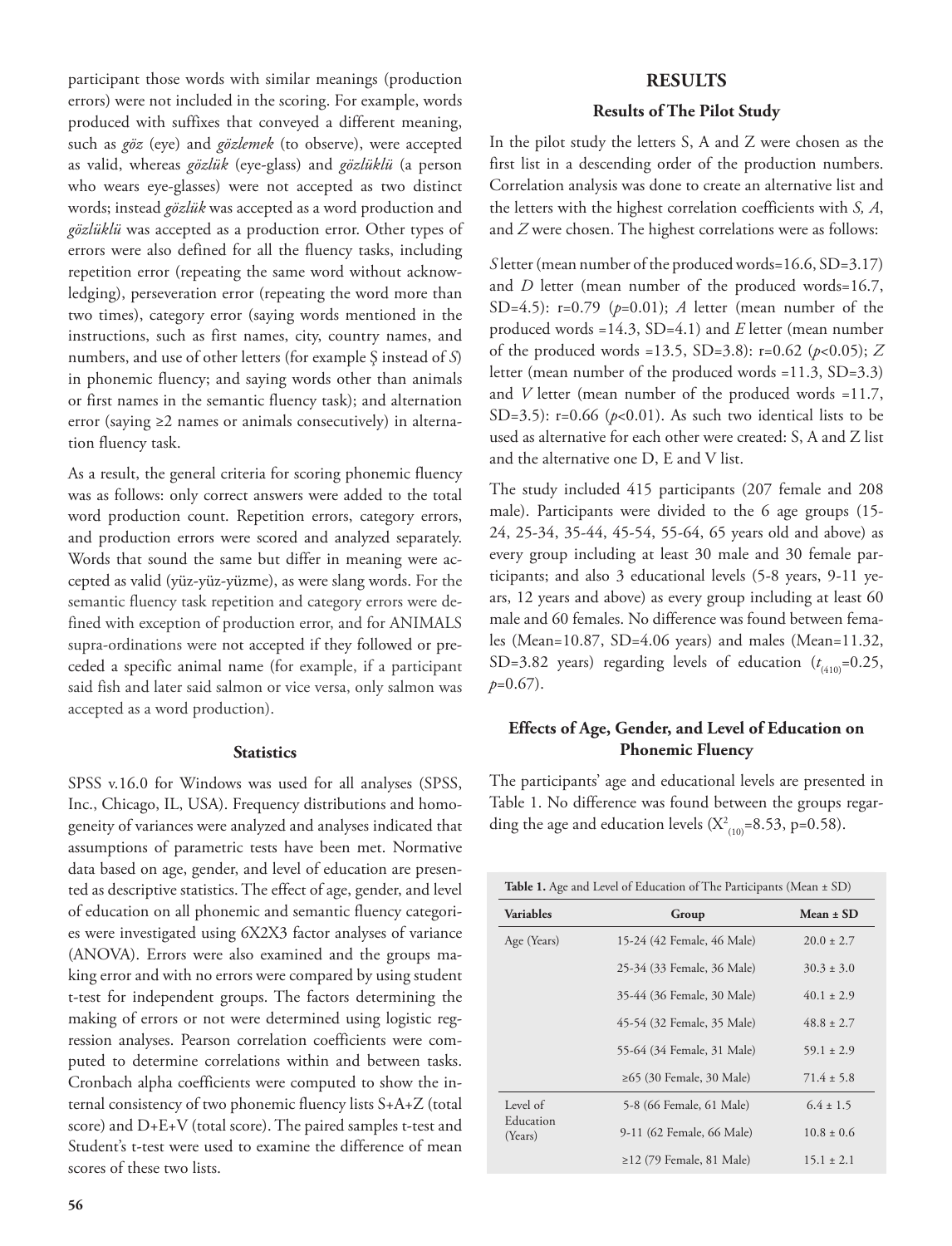**Table 2.** Mean Number of Produced Words in The Phonemic (Letter) Fluency Task (Mean ± SD)

| <b>Age Groups</b> | <b>Level of Education</b> |                  |                  |                  |  |  |  |
|-------------------|---------------------------|------------------|------------------|------------------|--|--|--|
| (Years)           |                           | (Years)          |                  |                  |  |  |  |
|                   | $5 - 8$                   | $9-11$           | $\geq$ 12        | <b>Total</b>     |  |  |  |
| S Letter          |                           |                  |                  |                  |  |  |  |
| 15-24             | $7.00 \pm 3.49$           | $11.13 \pm 3.45$ | $15.82 \pm 5.10$ | $12.59 \pm 5.66$ |  |  |  |
| 25-34             | $6.81 \pm 4.15$           | $11.45 \pm 4.94$ | $15.85 \pm 4.03$ | $11.70 \pm 5.71$ |  |  |  |
| 35-44             | $8.73 \pm 5.37$           | $11.50 \pm 4.97$ | $15.50 \pm 4.75$ | $12.03 \pm 5.72$ |  |  |  |
| 45-54             | $7.73 \pm 2.95$           | $11.38 \pm 3.99$ | $13.13 \pm 4.38$ | $10.81 \pm 4.41$ |  |  |  |
| 55-64             | $7.71 \pm 3.72$           | $11.70 \pm 6.01$ | $13.10 \pm 3.52$ | $10.86 \pm 5.07$ |  |  |  |
| $\geq 65$         | $8.95 \pm 3.58$           | $9.68 \pm 3.67$  | $13.75 \pm 5.39$ | $10.78 \pm 4.73$ |  |  |  |
| Total             | $7.83 \pm 3.96$           | $11.17 \pm 4.57$ | $14.76 \pm 4.72$ |                  |  |  |  |
| A Letter          |                           |                  |                  |                  |  |  |  |
| 15-24             | $6.45 \pm 3.15$           | $11.43 \pm 5.77$ | $15.11 \pm 4.80$ | $12.18 \pm 5.87$ |  |  |  |
| 25-34             | $6.38 \pm 2.48$           | $9.55 \pm 3.76$  | $13.08 \pm 3.99$ | $9.91 \pm 4.44$  |  |  |  |
| 35-44             | $7.23 \pm 4.12$           | $11.35 \pm 4.04$ | $14.29 \pm 5.43$ | $11.05 \pm 5.44$ |  |  |  |
| 45-54             | $7.05 \pm 3.08$           | $9.76 \pm 4.85$  | $13.88 \pm 4.62$ | $10.34 \pm 5.08$ |  |  |  |
| 55-64             | $6.29 \pm 3.02$           | $10.57 \pm 6.13$ | $11.81 \pm 4.01$ | $9.58 \pm 5.13$  |  |  |  |
| $\geq 65$         | $7.00 \pm 4.07$           | $9.58 \pm 4.07$  | $12.80 \pm 4.76$ | $9.75 \pm 4.88$  |  |  |  |
| Total             | $6.74 \pm 3.33$           | $10.39 \pm 4.87$ | $13.75 \pm 4.71$ |                  |  |  |  |
| Z Letter          |                           |                  |                  |                  |  |  |  |
| 15-24             | $4.25 \pm 2.24$           | $6.04 \pm 3.08$  | $10.87 \pm 3.49$ | $8.10 \pm 4.26$  |  |  |  |
| 25-34             | $4.00 \pm 2.45$           | $7.73 \pm 3.21$  | $8.81 \pm 2.40$  | $7.00 \pm 3.36$  |  |  |  |
| 35-44             | $4.95 \pm 2.36$           | $7.35 \pm 3.20$  | $10.00 \pm 3.22$ | $7.52 \pm 3.60$  |  |  |  |
| 45-54             | $6.23 \pm 2.51$           | $7.67 \pm 4.36$  | $9.54 \pm 3.89$  | $7.87 \pm 3.87$  |  |  |  |
| 55-64             | $5.24 \pm 2.53$           | $7.96 \pm 4.61$  | $8.33 \pm 2.42$  | $7.20 \pm 3.61$  |  |  |  |
| $\geq 65$         | $6.19 \pm 2.82$           | $6.89 \pm 2.88$  | $9.25 \pm 3.54$  | $7.43 \pm 3.32$  |  |  |  |
| Total             | $5.16 \pm 2.59$           | $7.27 \pm 3.63$  | $9.67 \pm 3.32$  |                  |  |  |  |
| D Letter          |                           |                  |                  |                  |  |  |  |
| 15-24             | $6.35 \pm 3.72$           | $11.87 \pm 5.06$ | $14.53 \pm 4.22$ | $11.98 \pm 5.40$ |  |  |  |
| 25-34             | $6.43 \pm 3.78$           | $11.77 \pm 4.92$ | $14.31 \pm 5.13$ | $11.10 \pm 5.67$ |  |  |  |
| 35-44             | $7.82 \pm 4.63$           | $11.50 \pm 5.53$ | $14.54 \pm 4.68$ | $11.38 \pm 5.62$ |  |  |  |
| 45-54             | $8.45 \pm 4.21$           | $10.90 \pm 4.98$ | $13.50 \pm 4.17$ | $11.03 \pm 4.86$ |  |  |  |
| 55-64             | $7.67 \pm 4.14$           | $10.35 \pm 6.13$ | $12.62 \pm 3.53$ | $10.22 \pm 5.12$ |  |  |  |
| $\geq 65$         | $7.62 \pm 3.68$           | $9.16 \pm 4.55$  | $12.50 \pm 4.83$ | $9.73 \pm 4.77$  |  |  |  |
| Total             | $7.41 \pm 4.04$           | $10.96\pm5.22$   | $13.84 \pm 4.45$ |                  |  |  |  |
| E Letter          |                           |                  |                  |                  |  |  |  |
| 15-24             | $6.75 \pm 2.71$           | $8.91 \pm 4.07$  | $12.82 \pm 4.05$ | $10.42 \pm 4.56$ |  |  |  |
| 25-34             | $6.71 \pm 2.90$           | $9.27 \pm 3.59$  | $11.81 \pm 4.39$ | $9.45 \pm 4.24$  |  |  |  |
| 35-44             | $8.09 \pm 3.44$           | $10.60 \pm 4.55$ | $12.71 \pm 4.43$ | $10.53 \pm 4.53$ |  |  |  |
| 45-54             | $7.41 \pm 2.87$           | $9.43 \pm 3.71$  | $12.75 \pm 3.90$ | $9.96 \pm 4.15$  |  |  |  |
| 55-64             | $6.33 \pm 3.38$           | $9.96 \pm 4.47$  | $11.05 \pm 3.64$ | $9.14 \pm 4.31$  |  |  |  |
| $\geq 65$         | $6.71 \pm 3.08$           | $8.11 \pm 4.00$  | $11.50 \pm 4.44$ | $8.75 \pm 4.32$  |  |  |  |
| Total             | $7.02 \pm 3.08$           | $9.39 \pm 4.07$  | $12.23 \pm 4.13$ |                  |  |  |  |
| V Letter          |                           |                  |                  |                  |  |  |  |
| $15 - 24$         | $4.35 \pm 3.07$           | $6.30 \pm 4.08$  | $9.80 \pm 3.47$  | $7.65 \pm 4.21$  |  |  |  |
| 25-34             | $4.43 \pm 3.64$           | $7.27 \pm 3.73$  | $9.15 \pm 3.51$  | $7.12 \pm 4.07$  |  |  |  |
| 35-44             | $4.77 \pm 3.12$           | $7.85 \pm 3.56$  | $9.42 \pm 3.20$  | $7.39 \pm 3.79$  |  |  |  |
| 45-54             |                           | $7.48 \pm 4.31$  |                  |                  |  |  |  |
| 55-64             | $5.14 \pm 2.27$           |                  | $8.29 \pm 3.28$  | $7.00 \pm 3.58$  |  |  |  |
|                   | $4.48 \pm 2.87$           | $8.43 \pm 4.52$  | $8.90 \pm 3.39$  | $7.31 \pm 4.14$  |  |  |  |
| $\geq 65$         | $5.24 \pm 3.70$           | $7.11 \pm 2.54$  | $10.05 \pm 3.61$ | $7.43 \pm 3.85$  |  |  |  |
| Total             | $4.74 \pm 3.10$           | $7.41 \pm 3.86$  | $9.33 \pm 3.41$  |                  |  |  |  |

In order to determine the effects of age, gender, and level of education on the number of words produced 6X3X2 factor ANOVA analysis was conducted. According to the results, age and gender were found to have no statistically significant effect on the number of words produced with the letters S, A, Z, D, E and V. The findings showed that level of education had a statistically significant effect on all phonemic categories, as follows: for *S*[F<sub>(2,379)</sub>=76.59, *p*<0.001, η<sup>2</sup>=0.26], *A*[F<sub>(2,379)</sub>=81.73, *p*<0.001, η<sup>2</sup>=0.31], *Z*[F<sub>(2,379)</sub>=64.66, *p*<0.001, η<sup>2</sup>=0.24], *D*[F<sub>(2,379)</sub>=63.23, *p*<0.001, η<sup>2</sup>=0.25], *E*[F<sub>(2,379)</sub>=61.26, *p*<0.001, η<sup>2</sup>=0.25] and *V*[F<sub>(2,379)</sub>=58.92, *p*<0.001, η<sup>2</sup>=0.23]. An interaction effect of age and education level was found for the word production with Z letter  $[F_{(10,379)}=2.46, p<0.001, \eta^2=0.06],$ Otherwise no statistically significant effect was determined between the independent variables. The mean±SD number of words produced for each letter during the phonemic fluency task is presented in Table 2. As indicated below, as gender did not have a main effect on the number of words produced during the phonemic fluency task the results are presented without further division for gender.

All designated levels of education differed from one other based on post-hoc testing with Bonferroni correction. The number of produced words for each letter were found to be different in every education level from each other (p<0.05). For all the letters, the lowest education group (5-8 years) was found to produce the least words, the participants with 12 years and above education were found to produce the most words, and the number of words produced by the group with 9-11 years of education was found in between these 2 groups.

While the interaction effect between age and level of education for the letter Z was examined, for most age groups, performance increased as the level of education increased but at older ages this discrepancy tended to diminish. Only in the 55-64 age group performance of those with 9-11 years and ≥12 years of education did not differ.

## **Effects of Age, Gender, and Level of Education on Semantic Fluency**

#### *Names*

Regarding the semantic fluency task, age  $[F_{(5,379)}=8.81,$ *p*<0.001, η<sup>2</sup>=0.08], gender [F<sub>(1,379)</sub>=21.22, *p*<0.001, η<sup>2</sup>=0.04] and level of education  $[F_{(2,379)}=24.87, p<0.001, \eta^2=0.10]$  were found to have a statistically significant effect on the production of name generation. Interaction effects were not found significant. The mean ± SD number of words produced during the semantic fluency tasks and alternation task are presented in Table 3.

Post-hoc analysis showed that there were differences in the production of NAMES based on age; the 15-24 and 25-34 age groups were similar in they both produced most number of words, and the 55-64 and ≥65 age groups produced the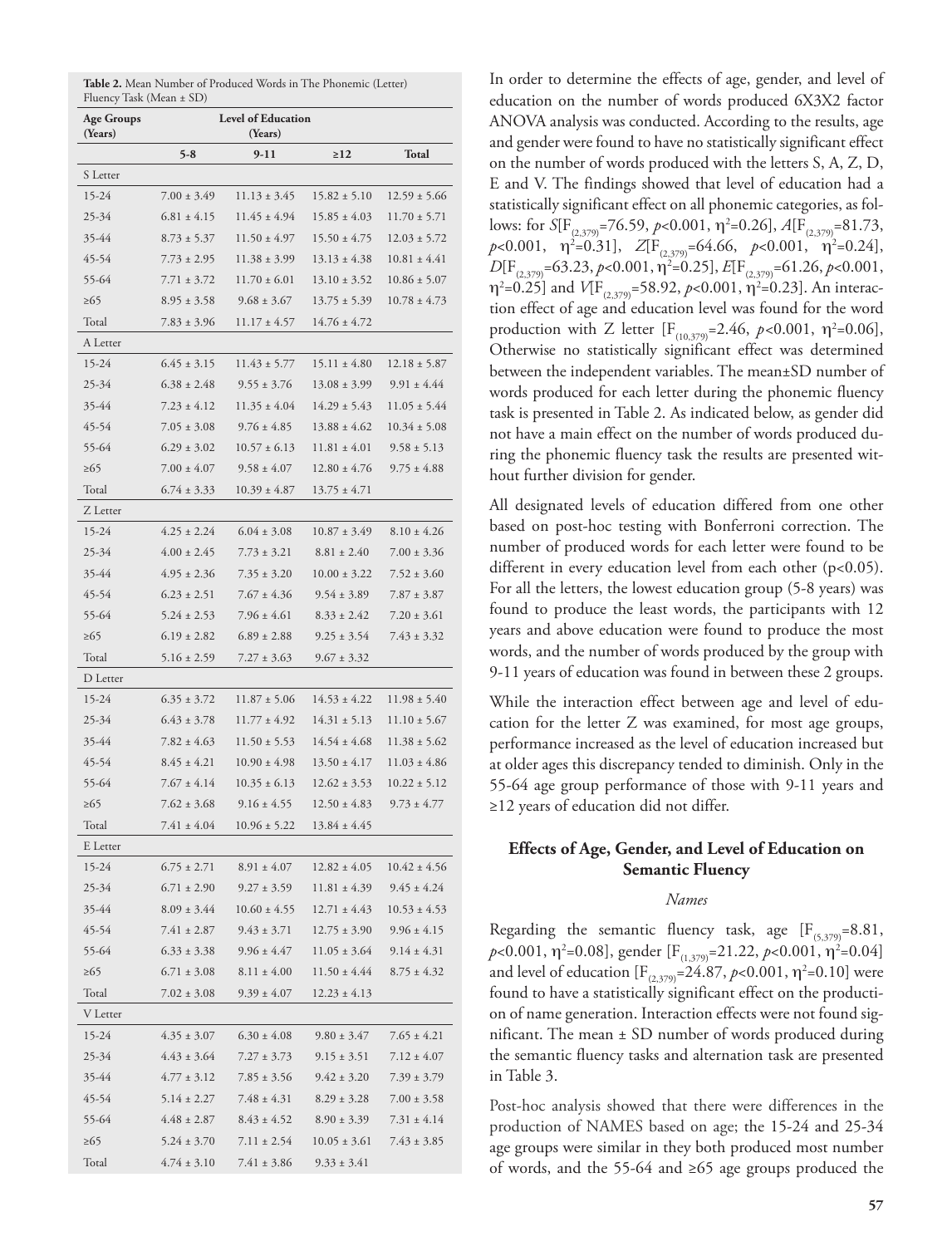| <b>Table 3.</b> The Mean Number of Produced Words for Semantic Fluency Tasks (Mean $\pm$ SD) |  |  |  |
|----------------------------------------------------------------------------------------------|--|--|--|
|----------------------------------------------------------------------------------------------|--|--|--|

| <b>Age Groups</b><br>(Years) |                              |                            |                              | Level of Education (Years)   |                              |                              |                  |
|------------------------------|------------------------------|----------------------------|------------------------------|------------------------------|------------------------------|------------------------------|------------------|
| <b>Task</b>                  |                              | $5 - 8$                    |                              | $9-11$                       |                              | $\geq 12$                    |                  |
|                              | Female                       | Male                       | Female                       | Male                         | Female                       | Male                         |                  |
| First Names                  |                              |                            |                              |                              |                              |                              |                  |
| $15 - 24$                    | $22.30 \pm 5.21$<br>$n=10$   | $24.6 \pm 3.34$<br>$n=10$  | $32.70 \pm 5.88$<br>$n=10$   | $28.46 \pm 8.55$<br>$n = 13$ | $28.63 \pm 5.20$<br>$n = 22$ | $31.91 \pm 7.60$<br>$n = 23$ | $28.75 \pm 7.07$ |
| 25-34                        | $24.30 \pm 6.67$<br>$n=10$   | $24.18 \pm 6.24$<br>$n=11$ | $29.64 \pm 7.10$<br>$n=11$   | $28.00 \pm 5.80$<br>$n=11$   | $32.83 \pm 8.10$<br>$n = 12$ | $27.50 \pm 6.47$<br>$n = 14$ | $27.86 \pm 7.18$ |
| 35-44                        | $25.42 \pm 4.32$<br>$n = 12$ | $23.30 \pm 6.46$<br>$n=10$ | $27.50 \pm 5.15$<br>$n=10$   | $27.10 \pm 4.33$<br>$n=10$   | $32.21 \pm 5.49$<br>$n = 14$ | $26.20 \pm 4.44$<br>$n=10$   | $27.23 \pm 5.70$ |
| 45-54                        | $25.92 \pm 5.16$<br>$n = 12$ | $22.70 \pm 5.21$<br>$n=10$ | $27.00 \pm 6.16$<br>$n=10$   | $23.27 \pm 3.82$<br>$n=11$   | $30.50 \pm 8.20$<br>$n=10$   | $26.57 \pm 6.81$<br>$n = 14$ | $25.99 \pm 6.33$ |
| 55-64                        | $22.09 \pm 5.05$<br>$n=11$   | $19.80 \pm 5.88$<br>$n=10$ | $29.83 \pm 9.81$<br>$n = 12$ | $22.55 \pm 6.74$<br>$n=11$   | $27.82 \pm 6.42$<br>$n=11$   | $24.10 \pm 3.90$<br>$n=10$   | $24.52 \pm 7.31$ |
| $\geq 65$                    | $21.91 \pm 6.27$<br>$n = 12$ | $17.10 \pm 5.11$<br>$n=9$  | $23.22 \pm 7.69$<br>$n=9$    | $19.40 \pm 3.20$<br>$n=10$   | $27.80 \pm 9.85$<br>$n=10$   | $21.90 \pm 8.54$<br>$n=10$   | $21.87 \pm 7.57$ |
| Total                        | $23.73 \pm 5.51$             | $21.98 \pm 5.90$           | $28.47 \pm 7.49$             | $24.95 \pm 6.55$             | $29.92 \pm 7.05$             | $27.32 \pm 7.33$             |                  |
| Animals                      |                              |                            |                              |                              |                              |                              |                  |
| 15-24                        | $14.20 \pm 3.82$             | $17.20 \pm 2.49$           | $21.70 \pm 4.92$             | $19.85 \pm 6.04$             | $21.82 \pm 3.90$             | $23.04 \pm 3.62$             | $20.44 \pm 4.99$ |
| $25 - 34$                    | $15.40 \pm 3.13$             | $19.18 \pm 5.53$           | $20.45 \pm 4.80$             | $21.82 \pm 4.77$             | $21.50 \pm 4.68$             | $20.79 \pm 3.29$             | $19.99 \pm 4.74$ |
| 35-44                        | $16.83 \pm 3.27$             | $17.00 \pm 4.62$           | $20.00 \pm 3.92$             | $20.30 \pm 5.25$             | $24.00 \pm 4.24$             | $20.40 \pm 3.89$             | $19.92 \pm 4.81$ |
| 45-54                        | $16.83 \pm 3.19$             | $18.60 \pm 3.10$           | $20.10 \pm 4.43$             | $21.10 \pm 4.44$             | $21.90 \pm 3.80$             | $21.30 \pm 7.10$             | $19.97 \pm 4.87$ |
| 55-64                        | $16.91 \pm 5.63$             | $15.10 \pm 5.76$           | $21.83 \pm 6.28$             | $18.45 \pm 4.61$             | $21.82 \pm 5.55$             | $20.60 \pm 3.31$             | $19.20 \pm 5.70$ |
| $\geq 65$                    | $17.36 \pm 2.50$             | $16.50 \pm 5.30$           | $17.90 \pm 4.57$             | $16.80 \pm 4.66$             | $21.30 \pm 8.00$             | $19.60 \pm 4.97$             | $18.23 \pm 5.28$ |
| Total                        | $16.32 \pm 3.73$             | $17.30 \pm 4.66$           | $20.42 \pm 4.90$             | $19.76 \pm 5.11$             | $22.10 \pm 4.90$             | $21.30 \pm 4.55$             |                  |
| Alternation                  |                              |                            |                              |                              |                              |                              |                  |
| $15 - 24$                    | $16.50 \pm 3.17$             | $18.60 \pm 1.65$           | $21.60 \pm 4.40$             | $20.92 \pm 3.62$             | $21.27 \pm 3.10$             | $23.35 \pm 5.79$             | $20.95 \pm 4.52$ |
| $25 - 34$                    | $16.30 \pm 3.16$             | $18.27 \pm 4.08$           | $21.45 \pm 7.27$             | $20.36 \pm 4.37$             | $21.83 \pm 3.41$             | $20.57 \pm 4.52$             | $19.91 \pm 4.86$ |
| 35-44                        | $16.83 \pm 4.00$             | $17.80 \pm 2.97$           | $19.20 \pm 3.36$             | $18.50 \pm 4.22$             | $22.43 \pm 5.15$             | $20.70 \pm 3.34$             | $19.36 \pm 4.33$ |
| 45-54                        | $17.50 \pm 4.70$             | $17.70 \pm 3.10$           | $20.10 \pm 5.11$             | $17.64 \pm 3.35$             | $19.80 \pm 5.92$             | $21.86 \pm 5.05$             | $19.19 \pm 4.80$ |
| 55-64                        | $14.10 \pm 4.32$             | $13.30 \pm 4.55$           | $20.33 \pm 6.44$             | $18.36 \pm 4.95$             | $19.18 \pm 4.02$             | $17.80 \pm 2.49$             | $17.28 \pm 5.20$ |
| $\geq 65$                    | $14.91 \pm 4.41$             | $13.20 \pm 3.12$           | $15.44 \pm 4.82$             | $15.80 \pm 2.62$             | $20.40 \pm 5.15$             | $15.80 \pm 5.31$             | $15.92 \pm 4.71$ |
| Total                        | $16.05 \pm 4.06$             | $16.51 \pm 3.98$           | $19.81\pm5.61$               | $18.71 \pm 4.15$             | $20.97 \pm 4.36$             | $20.67 \pm 5.30$             |                  |

least number of words. Differences between age groups could be seen on Table 3.

Gender was found to have a significant effect on names production and females (Mean=27.52, SD=7.20) produced more names than males (Mean=24.99, SD=7.02). When the education effect examined, the first group with the lowest education level (5-8 years) produced fewer words than the other 2 levels of education groups (9-11 years, and ≥12 years)  $(p<0.001)$ .

#### *Animals*

Only level of education had a main effect on the production of ANIMALS  $[F_{(2,379)} = 36.18, p < 0.001, \eta^2 = 16.2]$  while age and gender had no effect. No interaction effects were found. Post-hoc analysis showed that production of animals differed between all 3 levels of education groups (P<0.05); as the level of education increased the production of animals increased (Mean=16.76, SD=0.42; Mean=20.02, SD=0.14 and Mean=21.50, SD=0.38, for education levels respectively).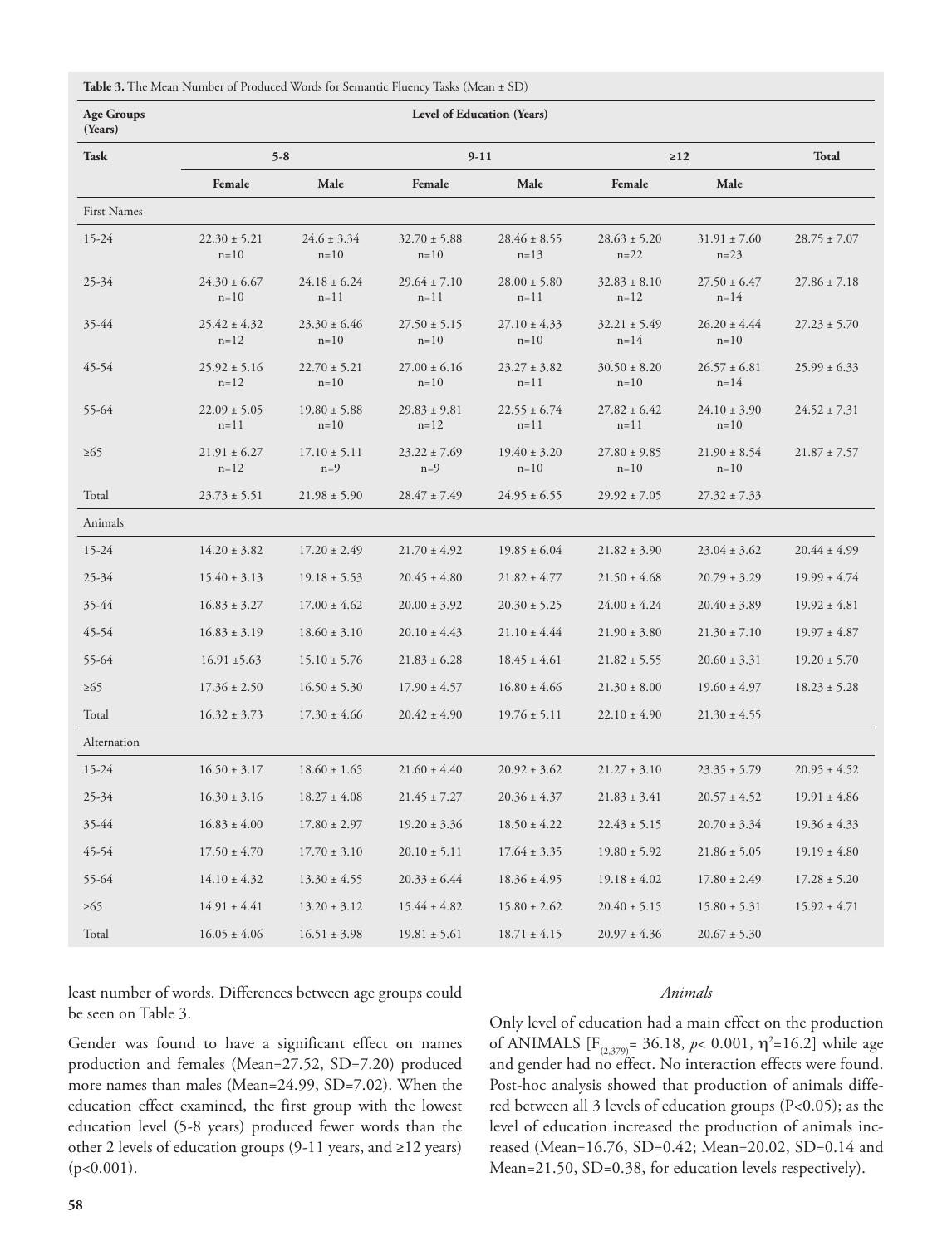## *Alternation*

With regard to the ALTERNATION task, age  $[F_{(5, 379)}=9.68$ , *p*<0.001, η<sup>2</sup>=0.08] and level of education [F<sub>(2,379)</sub>= 31.37,  $p$ <0.001,  $\eta$ <sup>2</sup>=0.12] had a statistically significant main effect on the generation of words, whereas gender did not have both main and interaction effect (p=0.28). Bonferroni analysis showed that production numbers generally decreased with the decreasing education levels, the inter-group changes in performance can be tracked from Table 3. Post-hoc analysis for education groups showed that all levels of education groups were found to be different from one other, as the lowest education group had the lowest production and the highest education group had the highest production (Mean=16.25, SD=0.39; Mean=19.14, SD=0.39 and Mean=20.46, SD=0.36 for education levels respectively) (*p*<0.05).

As a conclusion level of education affected verbal fluency task performance and the performance increased as the level of education increased. The findings for gender and age were not as consistent. Only the production of NAMES was affected by gender favoring women. Age had an effect on NAMES generation and the ALTERNATION task but not on ANIMALS.

#### **Analysis of Errors in Word Production**

Three types of errors were analyzed in this study: repetition, category, and production. The effects of age, gender and education were examined on making error; the participants who made errors and who did not make any errors in every category were evaluated regarding age, gender and education using logistic regression analyses. The findings of logistic regression analyses are presented in Table 4.

A total repetition error score was computed for each letter, for *S+A+Z* total, and for the alternate list D+E+V total; regarding the similarity of the results for both lists, the results for the alternate list were not presented, but the findings for S, A and Z were presented in this article. The *S+A+Z* total score showed that 40% of the participants made no repetition errors; of the participants who made errors, 45.8% made one error, 25.7% made 2 errors, remaining made more than 2 errors. Participants who did not make errors and those who did were examined with logistic regression analysis, age and level of education were found to have an effect on making error, while gender was not. The participants who did not make errors were younger (Mean=39.71, SD=17.43) than those who did (Mean=45.42, SD=17.65), but had fewer years of education (Mean=10.36, SD=3.91 and Mean=11.63, SD=3.87, respectively).

 A total category error score for *S+A+Z* was computed, which showed that 62.2% of the participants made no category errors. Of those that made errors 62% made one error, 19.8%

made 2 errors and remaining made more than 2 errors. When participants who did not make errors and those who did were examined, age was found to have an effect on making error, while gender and level of education were not. Those who did not make errors were found to be younger than who did (Mean=39.96, SD=17.03 and Mean=48.25, SD=17.79, respectively).

In addition, production errors were also analyzed. Likewise due to the low number of production errors, a total production error score for *S+A+Z* was computed, which showed that 90.2% of the participants made no production errors. Of those who made errors 58% made only one error, 24% made 2 errors and the remaining made more than 2 errors. Those who did not make production errors and those who made were examined, age and level of education were found to have effect on making errors while gender was not.

Regarding the semantic fluency task, repetition and category error scores were defined and computed, and the participants who did and did not make errors were examined for the effects of age, gender and level of education on making errors with logistic regression analysis.

In all, 52.5% of the participants made no repetition errors on the NAMES production task. When those who did and did not make errors were examined, age was found to have a significant effect on making errors while gender and level of education were not. The participants who did not make errors were younger than those that did (Mean=40.59, SD=17.62 and Mean=45.87, SD=17.55, respectively). In total, 52% of the participants made no repetition errors on the ANIMALS production task. Those who did and did not make errors were examined with logistic regression, age was found to have effect on making error but gender and level of education were found to have no effect. Those who did not make errors were younger than those who did (Mean=40.20, SD=16.59 and Mean=46.24, SD=18.48, respectively).

Since 99.3% and 98.6% of the participants did not make category errors for NAMES and ANIMALS respectively, further analysis was not performed for these error types.

Regarding ALTERNATION task, 58.1% of the participants made no repetition errors. Those who did and did not make errors were examined, age, level of education and gender were found to have a statistically significant effect on making errors; women were found to make more repetition errors in this task. Due to the very low number of participants who made category errors (1.4%), no further analysis was performed in this error type.

In all, 71.3% of the participants produced no alternation errors during the alternating fluency task. Those who did and did not make errors were examined and age, gender and level of education were found to have no effect on alternation error.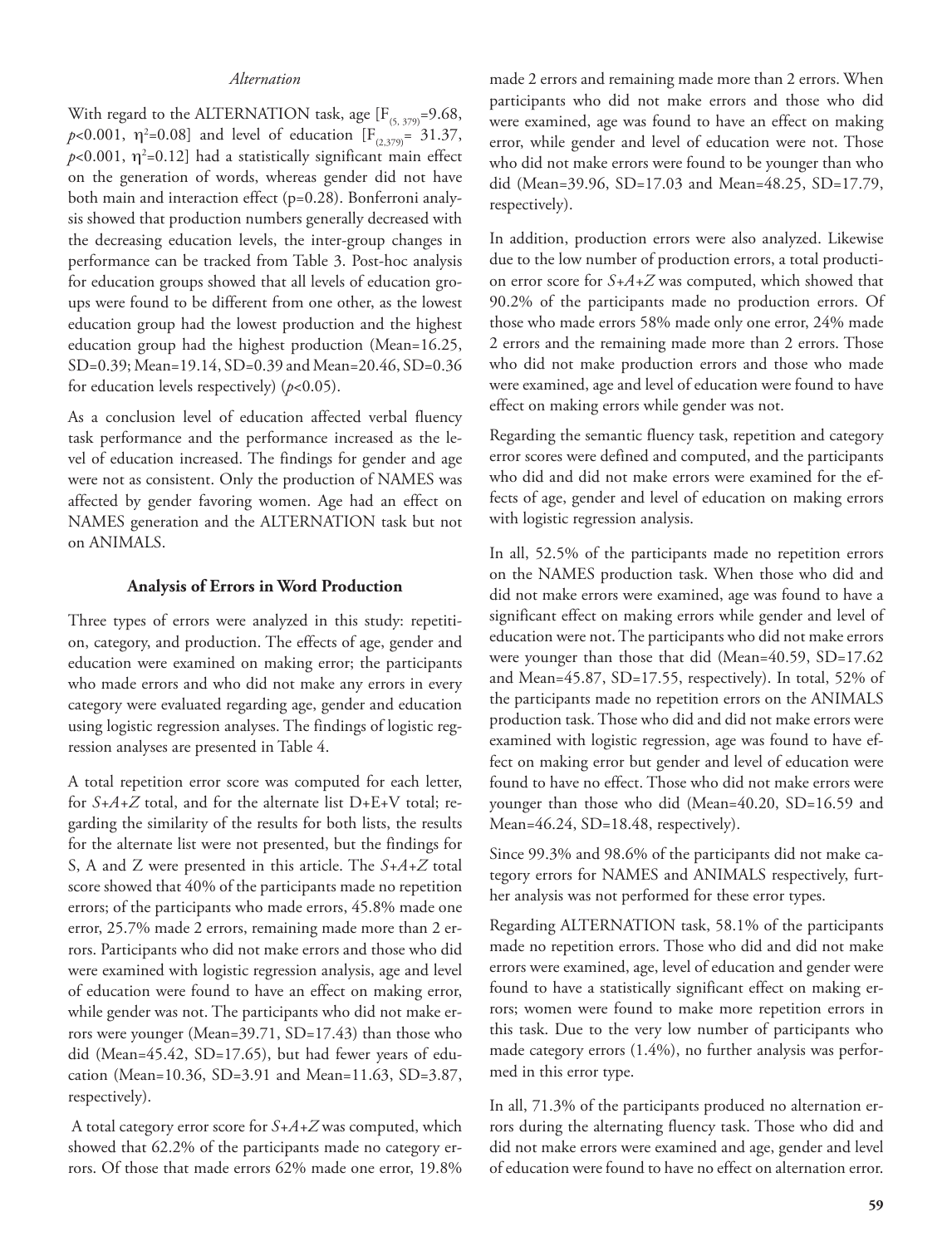|                                | <b>Beta</b> | <b>Standard</b><br>error | Wald   | $\mathbf{p}$ | 0 <sup>0</sup> | Confidence<br>Interval (95%) |
|--------------------------------|-------------|--------------------------|--------|--------------|----------------|------------------------------|
| <b>Error Types</b>             |             |                          |        |              |                |                              |
| S+A+Z Total, Repetition Error  |             |                          |        |              |                |                              |
| Age                            | 0.137       | 0.059                    | 5.358  | $0.02*$      | 1.15           | 1.02-1.29                    |
| <b>Education</b> level         | 0.421       | 0.126                    | 11.233 | $0.02*$      | 1.52           | 1.19-1.95                    |
| Gender                         | 0.271       | 0.203                    | 1.771  | 0.18         | 1.31           | $0.88 - 1.95$                |
| S+A+Z Total, Category Error    |             |                          |        |              |                |                              |
| Age                            | 0.176       | 0.062                    | 7.915  | $0.01*$      | 1.19           | 1.06-1.35                    |
| <b>Education</b> level         | $-0.070$    | 0.158                    | 0.198  | 0.66         | 0.93           | $0.69 - 1.27$                |
| Gender                         | 0.305       | 0.212                    | 2.066  | 0.15         | 1.36           | $0.90 - 2.05$                |
| S+A+Z Total, Production Error  |             |                          |        |              |                |                              |
| Age                            | 0.301       | 0.071                    | 18.190 | $0.01*$      | 1.35           | 1.18-1.55                    |
| <b>Education</b> level         | $-0.283$    | 0.144                    | 3.860  | 0.05         | 0.75           | $0.57 - 1.00$                |
| Gender                         | 0.274       | 0.238                    | 1.330  | 0.25         | 1.31           | $0.83 - 2.10$                |
| First Names, Repetition Error  |             |                          |        |              |                |                              |
| Age                            | 0.160       | 0.061                    | 6.840  | $0.01*$      | 1.17           | 1.04-1.32                    |
| <b>Education</b> level         | $-0.191$    | 0.127                    | 2.264  | 0.13         | 0.83           | $0.64 - 1.06$                |
| Gender                         | 0.032       | 0.210                    | 0.023  | 0.88         | 1.03           | $0.68 - 1.56$                |
| Animals, Repetition Error      |             |                          |        |              |                |                              |
| Age                            | 0.200       | 0.064                    | 9.666  | $0.01*$      | 1.22           | 1.08-1.39                    |
| <b>Education</b> level         | $-0.088$    | 0.134                    | 0.439  | 0.51         | 0.92           | $0.70 - 1.19$                |
| Gender                         | 0.151       | 0.220                    | 0.470  | 0.49         | 1.16           | 0.76-1.79                    |
| Alternation, Repetition Error  |             |                          |        |              |                |                              |
| Age                            | 0.131       | 0.062                    | 4.528  | $0.03*$      | 1.14           | 1.01-1.29                    |
| <b>Education</b> level         | 0.441       | 0.132                    | 11.222 | $0.01*$      | 1.56           | 1.20-2.01                    |
| Gender                         | $-0.577$    | 0.213                    | 7.348  | $0.01*$      | 0.56           | $0.37 - 0.85$                |
| Alternation, Alternation Error |             |                          |        |              |                |                              |
| Age                            | 0.045       | 0.060                    | 0.562  | 0.45         | 1.05           | $0.93 - 1.18$                |
| <b>Education</b> level         | $-0.155$    | 0.124                    | 1.559  | 0.21         | 0.86           | $0.67 - 7 - 1.09$            |
| Gender                         | $-0.065$    | 0.205                    | 0.101  | 0.75         | 0.94           | $0.63 - 1.40$                |

None of the participants made perseverative errors in our sample.

#### **Consistency of Verbal Fluency Task Performance**

Correlation coefficients were computed for all tasks. Correlation coefficients between phonemic fluency tasks are presented in Table 5 and correlations between phonemic and semantic tasks are presented in Table 6.

As seen from the tables, all the tasks were significantly correlated with each other. In terms of phonemic fluency scores, the number of words produced for *S, A,* and *Z* correlated with *S+A+Z* group total score; and *D, E,* and *V* scores correlated with the  $D+E+V$  group total score. Cronbach's alpha was .86 for both *S+A+Z* total group and *D+E+V* total group. Phonemic fluency total scores (*S+A+Z* and *D+E+V* group total scores) were significantly correlated with semantic fluency tasks' total scores.

In order to determine the differences in phonemic fluency performance using the primary letters (*S, A* and *Z*) and the alternate letters (*D, E* and *V*) the paired sample t test was used for *S-D, A-E*, and *Z-V* letter pairs, and the total (*S+A+Z)- (D+E+V)* pair. The mean number of *S* words produced was significantly higher than the mean number of *D* words  $(t_{(414)}=3.03, p=0.003)$ , and the mean number of *A* words produced was significantly higher than the mean number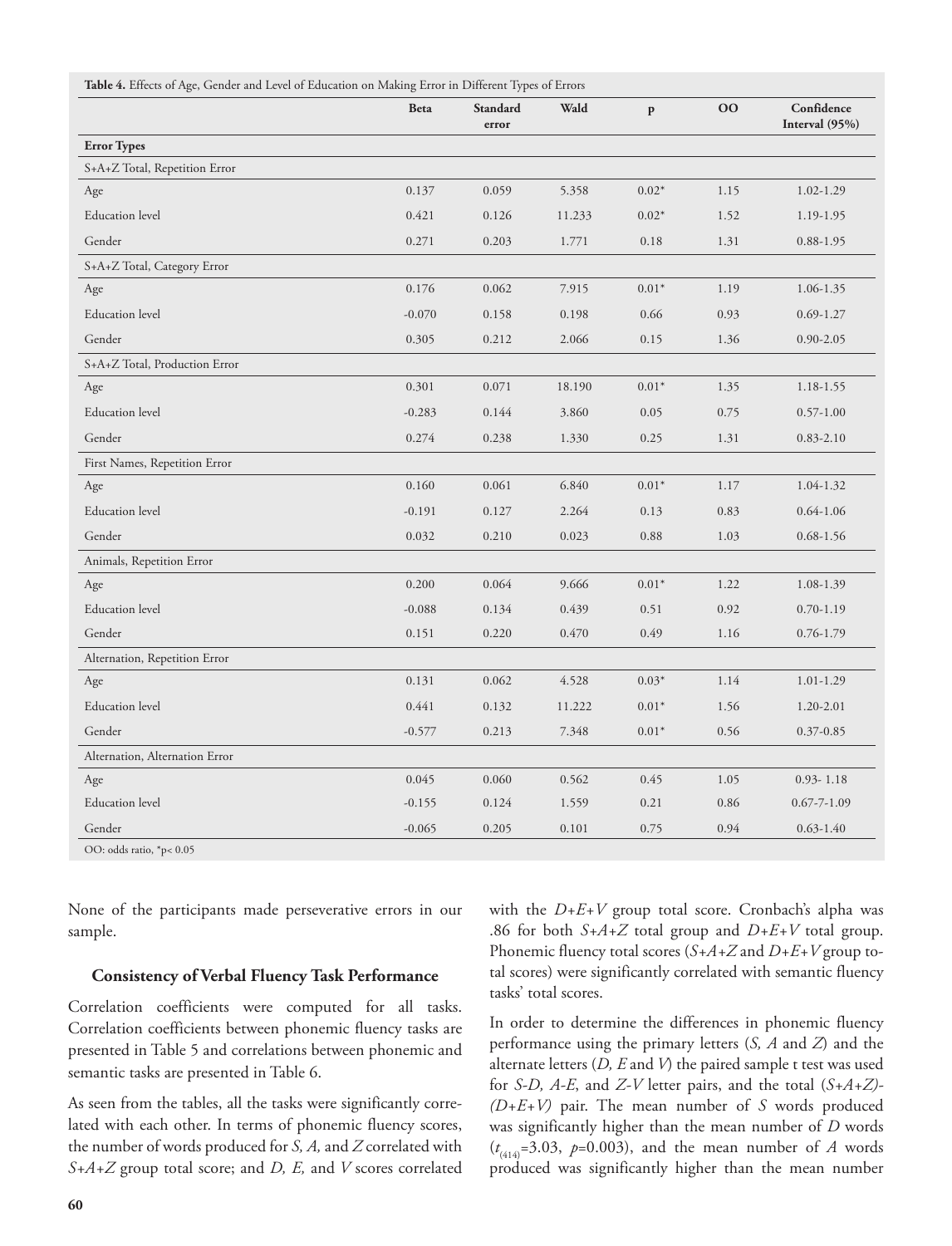**Table 5.** Correlations Between the Letters for Phonemic Verbal Fluency Tests

|                | S | $\mathbf{A}$ | $\mathbf{Z}$ | $\mathbf D$ | E           | V         | $S+A+Z$   | $D+E+V$     |
|----------------|---|--------------|--------------|-------------|-------------|-----------|-----------|-------------|
| S              |   | $r=0.78*$    | $r=0.70*$    | $r=0.76*$   | $r=0.74*$   | $r=0.68*$ | $r=0.92*$ | $r = 0.80*$ |
| A              |   | 1            | $r=0.75*$    | $r=0.78*$   | $r=0.77*$   | $r=0.70*$ | $r=0.94*$ | $r=0.83*$   |
| Z              |   |              | 1            | $r=0.69*$   | $r=0.70*$   | $r=0.70*$ | $r=0.87*$ | $r = 0.76*$ |
| D              |   |              |              | $\perp$     | $r = 0.78*$ | $r=0.73*$ | $r=0.82*$ | $r=0.94*$   |
| E              |   |              |              |             | 1           | $r=0.70*$ | $r=0.81*$ | $r=0.91*$   |
| V              |   |              |              |             |             | 1         | $r=0.76*$ | $r=0.88*$   |
| $S+A+Z$        |   |              |              | $\bullet$   |             |           | п         | $r=0.87*$   |
| $D+E+V$        |   |              |              |             |             |           |           |             |
| $*_{p}$ < 0.01 |   |              |              |             |             |           |           |             |

| <b>Table 6.</b> Correlations Between The Total Scores Of Phonemic and |  |
|-----------------------------------------------------------------------|--|
| Semantic Fluency Categories                                           |  |

|                    | $S+A+Z$   | $D+E+V$               | Animals   | <b>Alternation</b> |
|--------------------|-----------|-----------------------|-----------|--------------------|
| <b>First Names</b> |           | $r=0.45^*$ $r=0.47^*$ | $r=0.59*$ | $r=0.65*$          |
| Animals            |           | $r=0.53^*$ $r=0.54^*$ | $r=1.0$   | $r=0.64*$          |
| Alternation        | $r=0.49*$ | $r=0.51*$             | $r=0.64*$ | $r = 1.0$          |
| $*P < 0.01$        |           |                       |           |                    |

of *E* words (*t* (414)=4.85, *p*<0.001). There wasn't a significant difference between the number of *Z* and *V* words produced  $(t_{(414)} = 1.50, p = 0.13)$ . The mean total number of *S*+*A*+*Z* words produced was significantly higher than the mean total number of *D+E+V* words (*t* (414)= 5.02, *p*<0.001). The participants produced fewer words using the alternate letters.

## **DISCUSSION**

In this study normative data for phonemic and semantic fluency in a Turkish-speaking sample were obtained. Age, gender and level of education effects on all fluency tasks were examined. Additionally, alternating fluency performance was measured, and different types of errors were analyzed according to participants' age, gender and level of education.

Phonemic fluency scores were lower in the present study than in studies on different languages, especially those conducted in the West, which may have been due to some cultural or linguistic factors (Ardila and Moreno 2001, Ostrosky-Solis et al. 2004). Many studies reported differences on verbal fluency production rates among different ethnic groups and languages (La Rue et al. 1999, Loewenstein et al. 1995, Roselli et al. 2002). It could be speculated that lack of familiarity with test taking conditions in our culture might have led to lower production. Another reason might be the lower repertory for vocabulary especially in lower educated groups in our country. Semantic fluency scores in the present study, however, were comparable with those of other studies and much higher than the present study's phonemic fluency scores. Overall, in the present study the word production rate during the semantic

fluency task was consistent with earlier reports (Crowe 1998, Kave 2005, Ratcliff et al. 1998). The difference between phonemic and semantic fluency performance was reported also in other previous studies and was generally thought to reflect the differences in cognitive processes involved and wordsearch strategies used during the tasks (Kave 2005, Kozora and Cullum 1995, Troyer 2000).

The present findings show that level of education was the only variable that had a significant effect on the word production, which is consistent with earlier studies conducted in different languages (Acevedo et al. 2000, Ardila and Moreno 2001, Brickman et al. 2005, Kave 2005, Mathuranath et al. 2003, Ostrosky-Solis et al. 2004, Ratcliff et al. 1998). Level of education had an effect both on phonemic and semantic fluency scores, as well as alternation fluency task.

Age was found to have no effect on phonemic fluency tasks in this study. This finding is in accordance with some of the previous studies (Bolla et al. 1990, Parkin and Java 1999). Bolla found that verbal intelligence was related to phonemic fluency performance while age and education were not, but in their sample education levels were high. Due to the nature of the relationship between age and level of education, separating their effects on verbal fluency performance can be very difficult. In Turkey legislation about compulsory education changes frequently and different cohorts are exposed to different legislations and regulations. Also, the chances for and the level of education are affected by many factors in our country. The rates of university graduates for the last decades are higher than the rates of 1950's (Tanrıkulu 2009). Also, few women had a university education in previous decades. Thus, older age groups with university education, especially older women may reflect a cohort with distinctive characteristics like higher socioeconomic status and higher intelligence etc. This may explain the absence of age effect on some of the tasks, higher educated elderly characteristics compensating for the age's effect on tasks.

Regarding semantic fluency, age, gender and level of education had a discriminatively different effect than they had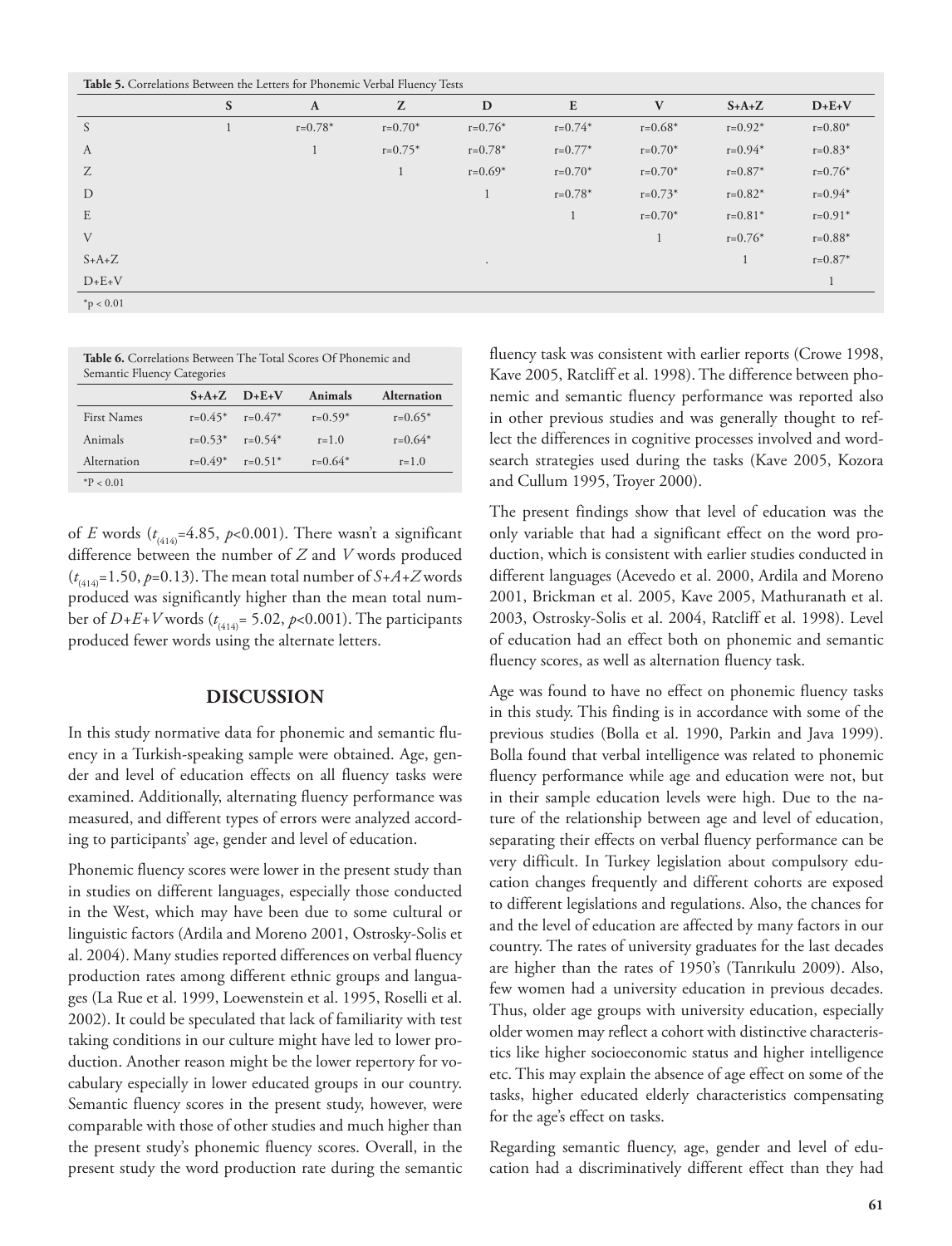on phonemic fluency. NAMES production was affected by age, gender and level of education whereas ANIMALS production was affected only by level of education in the present study. The number of NAMES produced increased as the level of education increased but decreased with increasing age. The linguistic and semantic characteristics of common nouns (ANIMALS) and proper names (first NAMES in our study) appear to be distinct (Semenza 2006, Yasuda and Ono 1998). A category of common nouns contains a semantic hierarchy whereas proper nouns are devoid of a semantic network. Semantic fluency for common names has been hypothesized to be cue-dependent, thus minimizing the burden on executive verbal retrieval processes, while verbal fluency for proper nouns places a greater demand on executive verbal retrieval processes (Semenza 2006). It could be speculated that age effect emerges at more difficult tasks, and it is understandable that age has no effect on a relatively easy task such as ANIMALS. Cue-dependent tasks (ANIMALS) also requires intact semantic stores; so it can be concluded that in a well-chosen sample of healthy elderly group, semantic fluency (ANIMALS) is not affected by age; the results in our study reflects a well-chosen sample with intact semantic stores composed of healthy elderly individuals.

The alternation fluency task was affected by age and level of education like NAMES in the present study. Since alternation task always follows semantic tasks in our study, there might be a practice effect; due to this practice effect a similar pattern for age effect might have been observed. Also, alternation tasks require more executive strategies. Thus, the observed decrease with age in the rate of production during the ALTERNATION task as observed in NAMES production, might reflect the decrease in executive abilities with increasing age.

 In the present study gender had no effect on phonemic fluency scores. Regarding semantic fluency tasks, gender had an effect on the production of NAMES - female participants produced more NAMES than the males- but had no effect on the production of ANIMALS. Gender has been the most inconsistent variable affecting VFT scores in different studies. Generally, a gender difference has not been observed in many studies (Chan and Poon 1999, Harrison et al. 2000, Lee et al. 2004, Tombaugh et al. 1999, Troyer 2000). However, Ruff et al. (1996) reported a significant gender effect on both phonemic and semantic fluency tasks, whereas Auriacombe et al. (2001) and Kosmidis et al. (2004) reported a modest effect on semantic fluency. Future studies are required to investigate the gender difference on fluency scores.

Types of errors in word production were also investigated in this study. Age, education and gender had no effect on any type of the errors. Gender has been found to have no effect on making error on all error types and in all fluency tasks except repetition errors in ALTERNATİON task. Age has been found to have a significant effect on all error types in all the

fluency tasks including phonemic, semantic and alternation fluency; errors increased as the age increased. Level of education was also found to have an effect on many error types, the errors decreased as the level of education increased.

The repetition errors in all the fluency tasks were found to be related to the age. Avoiding repetition requires short-term task tracking. Task tracking, and suppressing repetition are all a part of working memory, which is an executive ability; it is well known that working memory is negatively affected by the age. Category errors in phonemic fluency tasks were also found to be related to age in our study; avoidance of this type of error necessitates such executive functions as working memory and suppression of irrelevant stimuli. Together with the other age-related effects on VFT error scores, it can be concluded that executive abilities are affected by increasing age and it is reflected on the performance of fluency tasks.

 The present study has some limitations. Small sample size is one of the most important limitations. Also, most of the participants were living in urban areas. Future studies with larger sample sizes including subjects from suburban areas may reveal more information about performance on verbal fluency. Education and intelligence levels might be highly correlated; however, verbal intelligence levels might be an independent factor on verbal performance. General and verbal intelligence levels were not measured in this study due to practical difficulties. Therefore, future studies controlling verbal intelligence levels may reveal more precise results. Another limitation was the lack of cognitive evaluation of the elderly individuals with a screening test. However, all the elderly subjects were evaluated with a detailed psychiatric examination, and the individuals with intact daily functioning with no cognitive symptoms were included in the study.

In the present study alternation task was always administered after the semantic tasks. It should be kept in mind that the use of the same categories for both semantic and alternation tasks may produce practice effects. For clinical practice it is recommended to use these tests in the same order if investigators want to compare their results with our norms.

One of our aims was to create an alternative list for phonemic fluency. However, our results revealed that only Z and V letters could be used interchangeably. S and its alternative D, A and its alternative E letter produced different number of words, this might be due to the small sample size of the 15-subject pilot study. For future studies it is recommended to determine other valid letters for an alternative list.

To the best of our knowledge the present study is the first to present normative data for verbal fluency tasks in a Turkish sample. The normative data presented can be used to evaluate verbal fluency performance in native Turkish-speaking participants aged 15- 82 years, both genders, and with at least 5 years of education.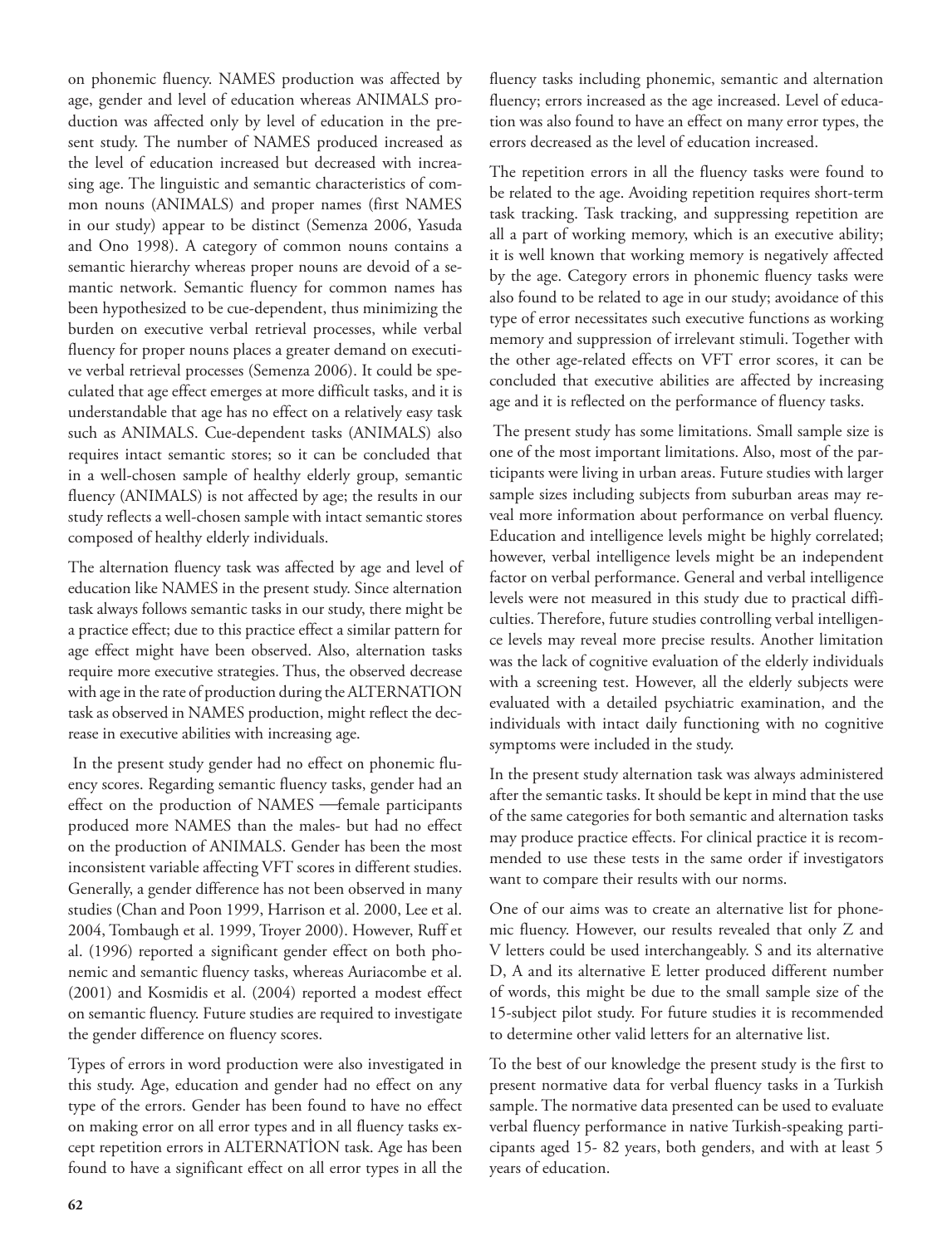#### **REFERENCES**

- Acevedo A, Loewenstein DA, Barker WW et al (2000) Category fluency test: normative data for English- and Spanish-speaking elderly. J Int Neuropsychol Soc 6:760-9.
- Aita SL, Beach JD, Taylor SE et al (2019) Executive, language, or both? An examination of the construct validity of verbal fluency measures. Appl Neuropsychol Adult 26:441-51
- Akiyama T, Koeda M, Okubo Y et al (2018) Hypofunction of left dorsolateral prefrontal cortex in depression during verbal fluency task: a multi-channel near-infrared spectroscopy study. J Affect Disord 15:83-90.
- Ardila A, Moreno S (2001) Neuropsychological test performance in Aruaco Indians: an exploratory study. J Int Neuropsychol Soc 7:510-5.
- Auriacombe S, Fabrigoule C, Lafont S et al (2001) Letter and Category Fluency in Normal Elderly Participants: a Population-Based Study. Aging, Neuropsychology, and Cognition: A Journal on Normal and Dysfunctional Development 8:98-108.
- Aziz KA, Khater MS, Emara T et al (2017) Effects of age, education, and gender on verbal fluency in healthy adult Arabic-speakers in Egypt. Appl Neuropsychol Adult 24:331-41.
- Baldo JV, Shimamura AP, Delis DC et al (2001) Verbal and design fluency in patients with frontal lobe lesions. J Int Neuropsychol Soc 7:586-96.
- Benito-Cuadrado MM, Esteba-Castillo S, Bohm P et al (2002) Semantic verbal fluency of animals: a normative and predictive study in a Spanish population. J Clin Exp Neuropsychol 24:1117-22.
- Bingöl A, Eroğlu G, Haktanır I. (1994). Türk toplumunda sözel akıcılık becerisi; bir standardizasyon çalışması. 15. Ulusal Nöroloji Kongresi.
- Birn RM, Kenworthy L, Case L et al (2010) Neural systems supporting lexical search guided by letter and semantic category cues: a self-paced overt response fMRI study of verbal fluency. Neuroimage 49:1099-107.
- Bolla KI, Lindgren KN, Bonaccorsy C et al (1990) Predictors of verbal fluency (FAS) in the healthy elderly. J Clin Psychol 46:623-8.
- Brebion G, Stephan-Otto C, Ochoa S et al (2019) Verbal fluency in male and female schizophrenia patients: different patterns of association with processing speed, working memory span, and clinical symptoms. Neuropsychology 32:65-76.
- Brickman AM, Paul RH, Cohen RA et al (2005) Category and letter verbal fluency across the adult lifespan: relationship to EEG theta power. Arch Clin Neuropsychol, 20: 561-73.
- Capitani E, Laiacona M, Basso A (1998) Phonetically cued word-fluency, gender differences and aging: a reappraisal. Cortex 34:779-83.
- Chan AS, Poon MW (1999) Performance of 7- to 95-year-old individuals in a Chinese version of the category fluency test. J Int Neuropsychol Soc 5:525- 33.
- Crowe SF (1998) Decrease in performance on the verbal fluency test as a function of time: evaluation in a young healthy sample. J Clin Exp Neuropsychol 20:391-401.
- Gladsjo JA, Schuman CC, Evans JD et al (1999) Norms for letter and category fluency: demographic corrections for age, education, and ethnicity. Assessment 6:147-78.
- Goz I (2003) Yazılı Türkçenin Kelime Sıklığı Sözlüğü [The word frequency dictionary of written Turkish]. Ankara: Türk Dil Kurumu.
- Harrison JE, Buxton P, Husain M et al (2000) Short test of semantic and phonological fluency: normal performance, validity and test-retest reliability. Br J Clin Psychol 39:181-91.
- Henry JD, Crawford JR (2004) A meta-analytic review of verbal fluency performance following focal cortical lesions. [Meta-Analysis]. Neuropsychology 18:284-95.
- Henry JD, Phillips LH (2006) Covariates of production and perseveration on tests of phonemic, semantic and alternating fluency in normal aging. Neuropsychol Dev Cogn B Aging Neuropsychol Cogn 13:529-51.
- Kave G (2005) Phonemic fluency, semantic fluency, and difference scores: normative data for adult Hebrew speakers. J Clin Exp Neuropsychol 27:690-9.
- Kempler D, Teng EL, Dick M et al (1998) The effects of age, education, and ethnicity on verbal fluency. J Int Neuropsychol Soc 4:531-8.
- Khalil MS (2010) Preliminary Arabic normative data of neuropsychological tests: the verbal and design fluency. J Clin Exp Neuropsychol 32:1028-35.
- Kosmidis MH, Tsapkini K, Folia V et al (2004) Semantic and phonological processing in illiteracy. J Int Neuropsychol Soc 10:818-27.
- Kosmidis MH, Vlahou CH, Panagiotaki P et al (2004) The verbal fluency task in the Greek population: normative data, and clustering and switching strategies. J Int Neuropsychol Soc 10:164-72.
- Kozora E, Cullum CM (1995) Generative naming in normal aging: Total output and qualitative changes using phonemic and semantic constraints. Clin Neuropsychol 9:313-20.
- La Rue A, Romero LJ, Ortiz IE et al (1999) Neuropsychological performance of Hispanic and non-Hispanic older adults: an epidemiologic survey. Clin Neuropsychol 13:474-86.
- Lee DY, Lee KU, Lee JH et al (2004) A normative study of the CERAD neuropsychological assessment battery in the Korean elderly. J Int Neuropsychol Soc 10:72-81.
- Lezak MD (2012) Neuropsychological assesment (5th edition). New York, NY: Oxford University Press.
- Loewenstein DA, Rubert MP, Arguelles T et al (1995) Neuropsychological test performance and prediction of functional capacities among Spanishspeaking and English-speaking patients with dementia. Arch Clin Neuropsychol 10:75-88.
- Loonstra AS, Tarlow AR, Sellers AH (2001) COWAT metanorms across age, education, and gender. Appl Neuropsychol 8:161-6.
- Mathuranath PS, George A, Cherian PJ et al (2003). Effects of age, education and gender on verbal fluency. J Clin Exp Neuropsychol 25:1057-64.
- McDonnell M, Dill L, Panos S et al (2019) Verbal fluency as a screening tool for mild cognitive impairment. Int Psychogeriatr 32: 1055-62.
- Nogueira DS, Reis EA, Vieira A (2016) Verbal fluency tasks: effects of age, gender and education. Folia Phoniatr Logop 68:124-33.
- Ostrosky-Solis F, Ramirez M, Ardila A (2004) Effects of culture and education on neuropsychological testing: a preliminary study with indigenous and nonindigenous population. Appl Neuropsychol 11:188-95.
- Parkin AJ, Java RI (1999) Deterioration of frontal lobe function in normal aging: influences of fluid intelligence versus perceptual speed. Neuropsychology 13:539-45.
- Pena-Casanova J, Quinones-Ubeda S, Gramunt-Fombuena N et al (2009) Spanish Multicenter Normative Studies (NEURONORMA Project): norms for verbal fluency tests. Arch Clin Neuropsychol 24:395-411.
- Quaranta D, Piccininni C, Caprara A et al (2019) Semantic relations in a categorical verbal fluency test: an exploratory investigation in mild cognitive impairment. Front Psychol 17:2797.
- Ratcliff G, Ganguli M, Chandra V et al (1998) Effects of literacy and education on measures of word fluency. Brain Lang 61:115-22.
- Rosselli M, Ardila A, Salvatierra J et al (2002) A cross-linguistic comparison of verbal fluency tests. Int J Neurosci 112:759-76.
- Rosenthal LS, Salnikova YA, Pontone GM et al (2016) Changes in verbal fluency in Parkinson's disease. Mov Disord Clin Pract 4:84-9.
- Ruff RM, Light RH, Parker SB et al (1996) Benton Controlled Oral Word Association Test: reliability and updated norms. Arch Clin Neuropsychol 11:329-38.
- Ruff RM, Light RH, Parker SB et al (1997) The psychological construct of word fluency. Brain Lang, 57:394-405.
- Semenza C (2006) Retrieval pathways for common and proper names. Cortex 42:884-91.
- St-Hilaire A, Hudon C, Vallet GT et al (2016) Normative data for phonemic and semantic verbal fluency test in the adult French-Quebec population and validation study in Alzheimer's disease and depression. Clin Neuropsychol 30:1126-50.
- Strauss E, Sherman EMS, Spreen O (2006) A compendium of neuropsychological tests: Administration, norms and commentary (3rd edition). New York, NY: Oxford University Press.
- Sumerall SW, Timmons PL, James AL et al (1997) Expanded norms for the Controlled Oral Word Association Test. J Clin Psychol 53:517-21.